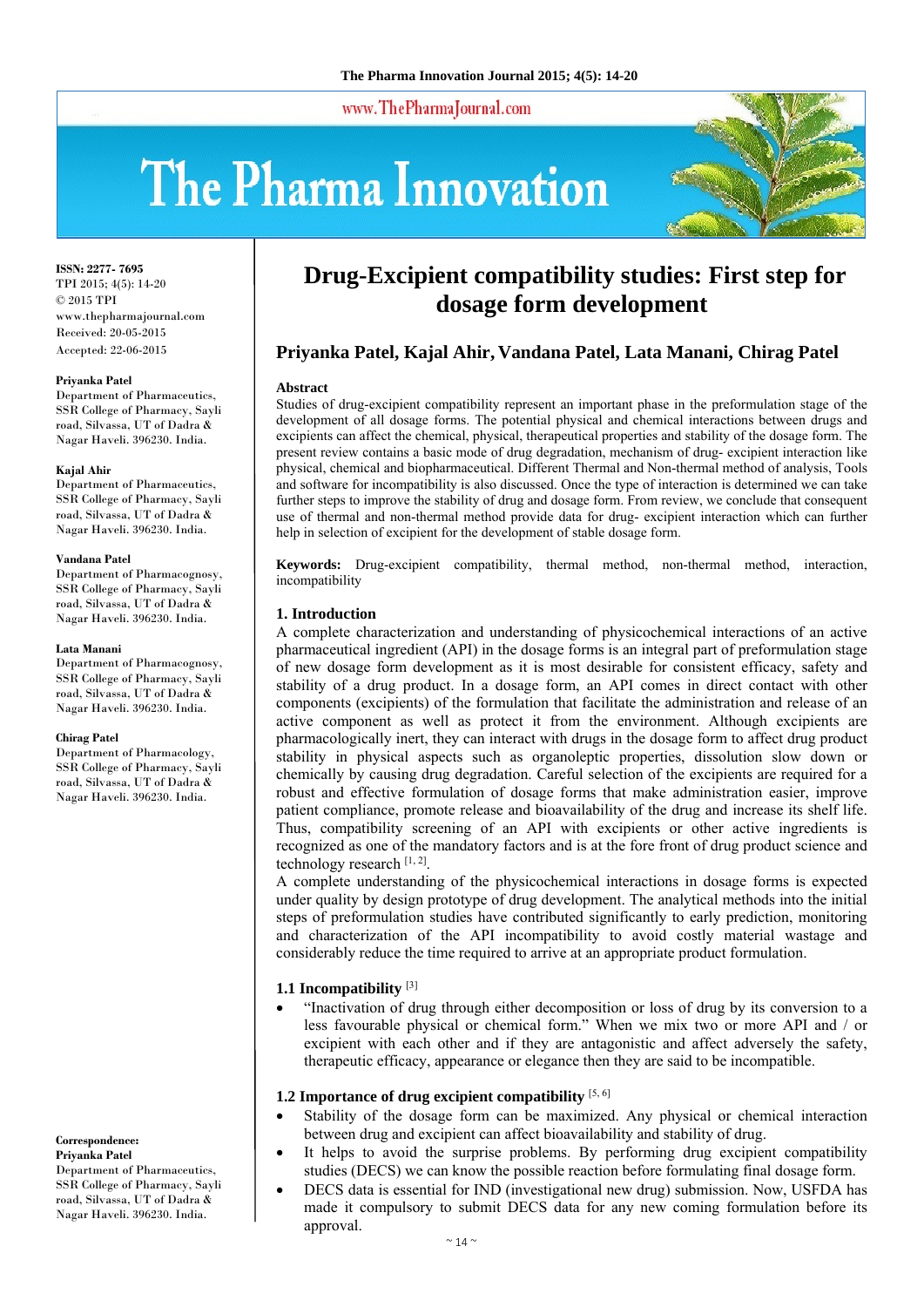- Determine a list of excipient that can be used in final dosage form.
- To reduce associated side effect of drug due to DECS in dosage form.
- To overcome problems associated with incorporation of multiple excipients.

#### **1.3 Excipients** [7, 8]

**"**Pharmaceutical excipients are substance other than pharmacologically active drug or prodrug in finished dosage form as to impart specific qualities to them.**"**

#### **Role of excipient**

- Protect, support or enhance stability of the Formulation.
- Bulk up the formulation in case of potent drug for assisting in formulation of an accurate dosage form.
- Improve patient acceptance.
- Help improve bioavailability of active drug.
- Enhance overall safety and effectiveness of the formulation during its storage and use.

# **2. Mode of drug decomposition** [9, 10, 11]

Medicinal agents invariably have structural features that interact with receptors or facilitate metabolic handling. These predictably confer some degree of liability, making them vulnerable to degradation (and interaction with other materials). They are hydrolysis/dehydration, isomerisation/epimerization decarboxylation, rearrangement and some kinds of polymerization reactions can be generalized into a condition that has been called "thermolytic". These reactions are generally sensitive to temperature and can be accelerated by elevating the temperature under various conditions in the solid state (low and high humidity). Hydrolytic reactions, can be accelerated both by exposure to elevated temperature as and by exposure to different pH values in a broad pH range. Oxidative degradation of pharmaceuticals is generally the result of autoxidation. It is driven by the formation of radicals (via initiators such as transition metals, low levels of peroxides, or molecular oxygen). Photolytic reactions are initiated by the absorption of photons from exposure to various sources of light.

#### **2.1. Common modes of degradation are described below-**

**2.1.1** Hydrolysis-Drugs with functional groups such as esters, amides, lactones may be susceptible to hydrolytic degradation. It is probably the most commonly encountered mode of drug degradation because of the occurrence of such groups in medicinal agents and ubiquitous nature of water. Water can also act as a vehicle for interactions or facilitates microbial growth.

#### **2.1.2. Oxidation**

Oxidative degradation is second only to hydrolysis as a mode of decomposition. In contrast to hydrolysis, oxidative mechanisms are complex, involving removal of an electropositive atom, radical or electron or, conversely, addition of an electronegative moiety. Oxidation reactions can be catalyzed by oxygen, heavy metal ions and light, leading to free radical formation. Free radicals react with oxygen to form peroxy radicals which in turn react with oxidizable compound to generate additional free radicals to fuel further reactions. Aldehydes, alcohols, phenols, alkaloids and unsaturated fats and oils are all susceptible to oxidation.

#### **2.1.3. Isomerization**

Isomerization involves conversion of a chemical into its optical or geometric isomer. Isomers may have different pharmacological or toxicological properties. For example, the activity of levo (L) form of adrenaline is 15-20 times greater than for the dextro (D) form.

#### **2.1.4. Photolysis**

Reactions such as oxidation-reduction, ring alteration and polymerization can be catalyzed or accelerated by exposure to sunlight or artificial light. Energy absorption is greater at lower wavelengths and, as many as drugs absorb UV light; degradation by low wavelength radiation is common. Exposure to light almost invariably leads to discoloration even when chemical transformation is modest or even undetectable.

#### **2.1.5. Polymerization**

Intermolecular reactions can lead to dimeric and higher molecular weight species. Concentrated solutions of ampicillin, an aminopenicillin, progressively form dimer, trimer and ultimately polymeric degradation products.

Table 1 lists examples of medicinal agents susceptible to such modes of degradation. Degradation may reflect vulnerability to environmental stresses such as heat, humidity, light or drug– drug interactions. Degradation may also be facilitated or promoted by excipients possessing the requisite functional groups for interaction, or containing residues that catalyze/participate in degradation processes. If excipients are also susceptible to change, this provides additional possibilities for the generation of species that participate in break down processes.

| <b>Hydrolysis</b> | Oxidation     | <b>Isomerization</b> | <b>Photolysis</b> | <b>Polymerization</b> |
|-------------------|---------------|----------------------|-------------------|-----------------------|
| Methyldopa        | Calcitonin    | Tetracycline         | Riboflavin        | Ceftazidime           |
| Procaine          | Ascorbic acid | Vitamin A            | Folic acid        | Ampicillin            |
| Penicillins       | isoprenaline  | Adrenaline           | Nifedipine        |                       |

**Table 1:** Modes of degradation of medicinal agents

### **3. Mechanism of drug excipient interaction**

Exact mechanism of drug excipients interaction is not clear. However, there are several well documented mechanisms in the literature. Drug excipients interaction occurs more frequently than excipient-excipient interaction. Drugexcipients interaction can either be beneficial or detrimental, which can be simply classified as-

- 1. Physical interactions
- 2. Chemical interactions

#### **3. Biopharmaceutical interactions**

**3.1 Physical interactions:** Physical interactions are very common in dosage form and also difficult to detect. Physical interactions may or may not involve chemical changes thus permitting the components in the formulation to retain their molecular structure. Physical interactions involve change in a dissolution, solubility, sedimentation rate etc. Physical interactions can be either beneficial or detrimental to the product performance which is dependent on its application. Different physical interactions are as follows: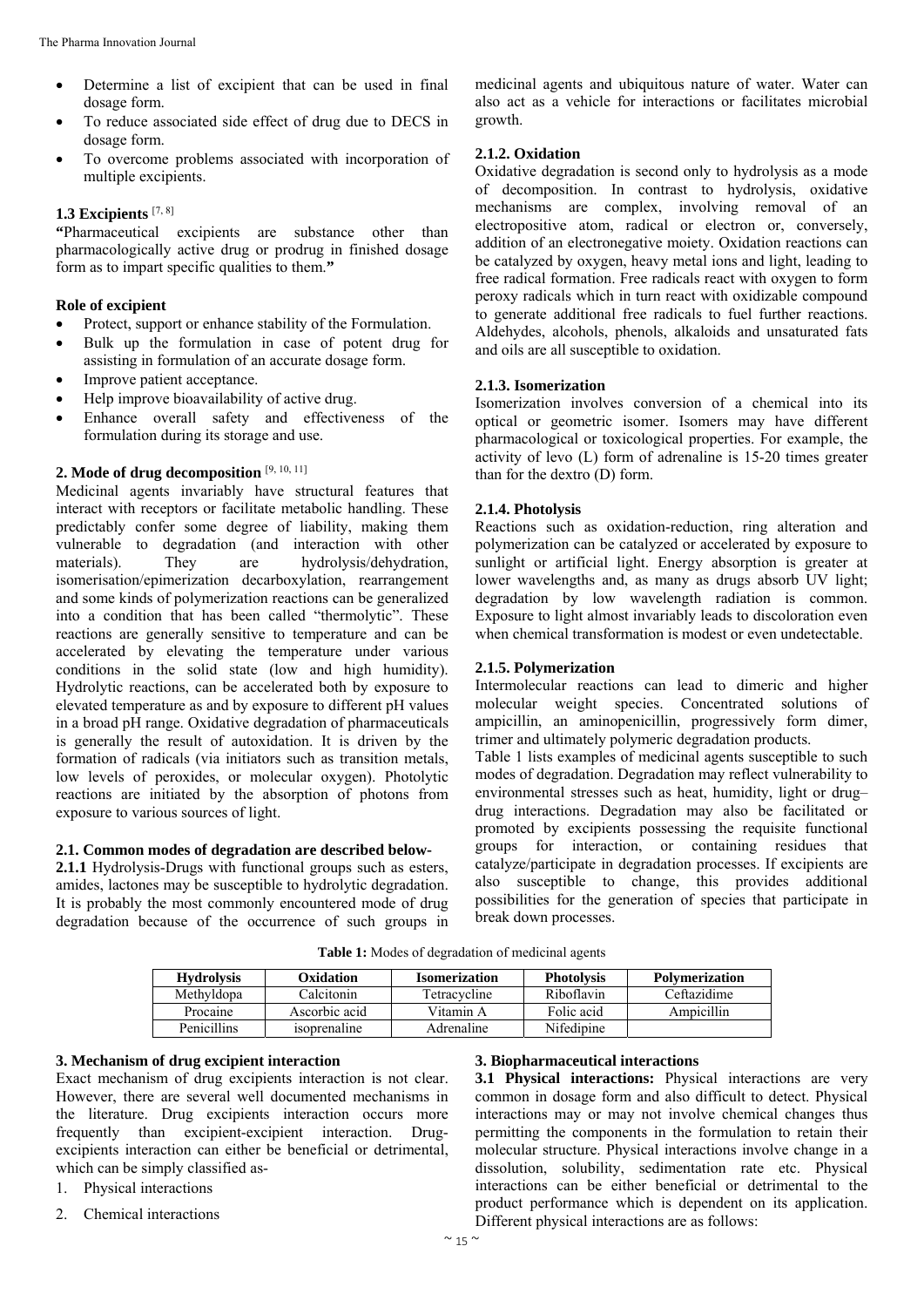**Table 2:** Physical Interaction

| <b>Interaction</b>                                                                                                                                                                                                                                                                                                                                  | <b>Beneficial effect examples</b>                                                                                                                                                                                                        | <b>Detrimental effect examples</b>                                                                                                                                                                                                                        |
|-----------------------------------------------------------------------------------------------------------------------------------------------------------------------------------------------------------------------------------------------------------------------------------------------------------------------------------------------------|------------------------------------------------------------------------------------------------------------------------------------------------------------------------------------------------------------------------------------------|-----------------------------------------------------------------------------------------------------------------------------------------------------------------------------------------------------------------------------------------------------------|
| Complexation:-<br>Complexing agent binds reversibly with drugs to form<br>complex. Sometimes insoluble complexes are formed<br>which lead to slower dissolution and decreased<br>absorption of drug which is detrimental.<br>Complexing agents can also be used to increase<br>bioavailability of poorly water soluble drugs which is<br>beneficial | Cyclodextrin is often used to improve<br>bioavailability of poorly water soluble<br>drugs. This increases bioavailability and<br>increases rate and extent of drug<br>dissolution.                                                       | Tetracycline formed insoluble<br>complex with calcium carbonate<br>leading to slower dissolution and<br>decreased absorption.                                                                                                                             |
| Adsorption:-<br>Adsorption of drug by excipient can lead to reduced<br>bioavailability as the drug is not available for dissolution.<br>Adsorption of drug on excipient surface can assist in<br>increasing surface area of drug available for dissolution<br>which eventually increases bioavailability.                                           | Formulation of Indomethacin (NSAID)<br>using kaolin as adsorbent increased its<br>dissolution rate which leads to increase in<br>bioavailability of drug.                                                                                | Cetyl Pyridinium chloride cations get<br>adsorbed on the surface of<br>magnesium stearate which acts as a<br>lubricant in tablet containing Cetyl<br>Pyridinium chloride.<br>This leads to marked reduction in the<br>antibacterial activity of the drug. |
| Solid dispersion:-<br>This kind of interactions improves the dissolution and<br>bioavailability of hydrophobic drugs.<br>Sometimes solid dispersion interactions can result in<br>slow dissolution of drugs.                                                                                                                                        | Improved dissolution rates of drugs like<br>Piroxicam, Norfloxacin, Nifedipine and<br>Ibuprofen were observed when these drugs<br>were formulated into solid dispersions<br>using Polyethylene glycol of different<br>molecular weights. | Solid dispersion product formed due<br>to interaction between Povidone and<br>Stearic acid in a capsule showed<br>slow dissolution of drugs.                                                                                                              |

**3.2 Chemical interactions:** - Active pharmaceutical ingredients and excipients react with each other to form unstable compounds. Several chemical drugs excipient interactions have been reported in literature which is mentioned in literature under heading 2. Generally chemical interactions have a deleterious effect on the formulation hence such kind of interactions must be usually avoided.

**3.3. Biopharmaceutical interactions:** These are the interactions which are observed after administration of the medication. Interaction of medicine with body fluid influences the rate of absorption. All excipients interact in physiological way when they are administered along with active pharmaceutical ingredients, various examples of biopharmaceutical interactions are stated as follows:-

#### **3.3.1. Premature breakdown of enteric coat**

The enteric coating polymers like cellulose acetate phthalate and hydroxylpropyl cellulose acetate phthalate, are soluble more at basic pH, but antacids raise pH of stomach resulting in breakdown of the enteric coat in stomach and release of active pharmaceutical ingredient in stomach itself, which results in degradation of drug in stomach. In case of NSAID's premature breakdown of enteric coat may cause side effects like gastric bleeding.

#### **3.3.2. Interactions due to adjunct therapy**

Tetracycline antibiotics form complexes with calcium and magnesium ions which are quite common excipients in various formulations which may be administered along with tetracycline as adjunct therapy the complex so formed is not absorbed from the G.I.T.

#### **3.3.3. Increase in gastrointestinal motility**

Many of the excipients like sorbitol, xylitol, have tendency to increase the gastrointestinal motility thus reducing the time available for absorption of drugs like metoprolol.

**4. Methods of estimation of drug excipient compatibility** [1, 13] Formulation scientists have explored various thermal and nonthermal analytical techniques for early prediction of suitable excipients for the dosage forms to minimize or mitigate the untoward reactions (stability issues) which arise from drug– excipient incompatibility. Till date no universally accepted protocol is available for evaluating the compatibility of drug with other components. However, a flurry of reports have appeared in the last decade that highlight the use of analytical tools used in the compatibility screening of APIs in search of suitable excipients. Frequently used analytical techniques for prospective compatibility screening studies include thermal methods such as differential scanning calorimetry, thermo gravimetric analysis, differential thermal analysis, isothermal micro calorimetry, hot stage microscopy and other analytical methods namely powder X-ray diffraction, Fourier transforminfrared spectroscopy, scanning electron microscopy and high performance liquid chromatography. Relatively newer spectroscopic techniques like solid state Nuclear Magnetic Resonance spectroscopy and near Infrared spectroscopy having potential applications in the analysis of pharmaceutical solids, have been extended to study the drug–excipient or drug moisture interactions that may lead to instability of the active principles. These techniques vary in their working principles, mechanical and thermal stress that is applied to the sample, time of analysis and amount of sample required, sensitivity of the technique to minute changes, and the necessity of internal or external standards. Moreover, some of the reported methods for the assessment of compatibility have poor predictive value while a few of them possess time consuming exercise in the pharmaceutical product development. Therefore, combinations of thermal and non-thermal methods are successful in proper identification of incompatibility.

Analytical tools for compatibility assessment of APIs

#### **4.1. Thermal methods of analyses**

- 1. Differential scanning calorimetry (DSC)
- 2. Isothermal microcalorimetry
- 3. Hot stage microscopy (HSM)

#### **4.2. Spectroscopic techniques**

- 1. Vibrational spectroscopy
- 2. Powder X-ray diffraction (PXRD).
- 3. Solid state nuclear magnetic resonance spectroscopy (ss NMR)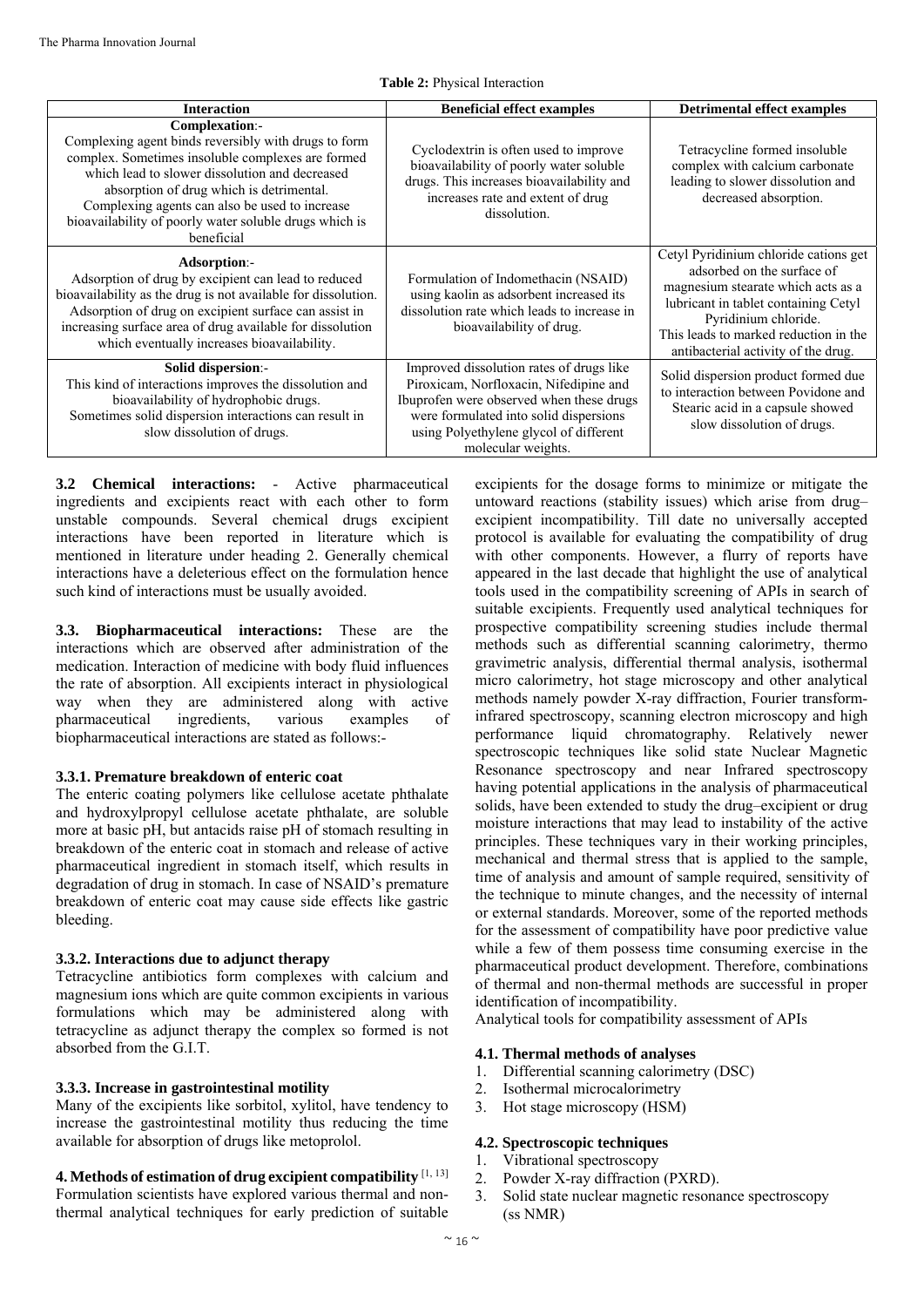#### **4.3. Microscopic technique**

1. Scanning electron microscopy (SEM)

#### **4.4. Chromatographic technique**

# **1. High performance liquid chromatography**

**4.1 Thermal methods of analyses** [2]

Thermal analysis plays a critical role in compatibility screening studies and has been frequently employed for quick assessment of physicochemical incompatibility. Conventional compatibility testing methods require both multiple sample preparation and long storage times in order to obtain meaningful results. However, the thermal methods offer potential advantages over the conventional isothermal stress testing (IST) techniques. Thermal analysis eliminate the lengthy storage conditions and method development for all the active compounds required during IST and allow for a large number of excipient screening experiments to be performed in a short duration of time. The results obtained from thermal techniques are direct indicators of that excipient which are likely to be compatible, cutting down the conventional compatibility samples to prepare and thus saving the valuable time.

#### **4.1.1 Differential scanning calorimetry (DSC) [**14, 15]

DSC represents a leading thermal analysis technique that has been increasingly used for active pharmaceutical ingredient screening of incompatibilities for over 50 years. In this technique, the DSC curves of pure components are compared to the curves obtained from 1:1 physical mixtures. It is assumed that the thermal properties (melting point, change in enthalpy, etc.) of blends are the sum of the individual components if the components are compatible with each other. An absence, a significant shift in the melting of the components or appearance of a new exo/endothermic peak and/or variation in the corresponding enthalpies of reaction in the physical mixture indicates incompatibility. However, slight changes in peak shape height and width are expected due to possible differences in the mixture geometry. DSC stands to benefit over other conventional techniques in requirement of short time of analysis and low sample consumption. It also provides useful indications of the potential problems, so that an excipient can be rejected at an initial stage of product development. If the excipient under consideration is indispensable, the nature of interactions with the active API can be studied in depth. In spite of all the merits, the conclusions based on DSC results alone may be misleading and have to be interpreted carefully.

#### **4.1.2. Isothermal microcalorimetry** [16]

Isothermal microcalorimetry has proved to be an invaluable tool in the realm of solid state pharmaceutics with its important application in compatibility determination. It works on the principle that all physical and chemical processes are accompanied by a heat exchange within their surroundings. It allows determination of minute amounts of evolved or absorbed heat and heat flow signals in the range of  $\mu$ W are easily detectable. Further, micro reaction calorimeter gives meaningful results without requirement of multiple sample preparations and long storage times. In a typical compatibility experiment, a solution, suspension, or solid mixture of API and excipient is placed in the calorimeter and the thermal activity (heat flow) at a constant temperature is monitored.

The basic assumption is that the rate of heat production is proportional to the rate of chemical and/or physical processes taking place in sample. The thermal activity of API and excipient are measured individually, and then the output of the blend is compared to the "non-interaction" curve constructed from the individual components. If an experimentally significant difference is observed, the excipient is considered to be potentially incompatible with the API. Because the signal may be the sum of numerous chemical and physical processes, one should exercise proper caution before attempting to correlate the signal with rate of degradation. Instead, the method should be used as an indicator of potential incompatibility. Applying these simple testing criteria reduces the number of samples that must be screened using time consuming HPLC, X-ray and other methods, thus saving valuable time and effort during the formulation process.

# **4.1.3 Hot stage microscopy** [17, 18]

Hot stage microscopy (HSM) or thermo microscopy is an analytical technique which combines the best properties of thermal analysis and microscopy. Thus, it is a complementary thermal analysis technique useful for visualizing thermal events recorded by DSC and TGA as well as a versatile tool for solid state screening. Although DSC and isothermal microcalorimetry are considered efficient methods, several studies have demonstrated that the concomitant use of HSM aids in the proper identification of incompatibilities. Being a visual thermal analysis technique, HSM allows efficient monitoring of solid state interactions like possible dissolution of one component into another that could be erroneously interpreted as incompatibility by DSC. Secondly, the degradation of one component is not masked by another thermal event. Thus, the visual system enables possible differentiation between solid state interactions and incompatibilities. Requirement of very small quantity of sample for visual observation is of great advantage when performing compatibility studies.

#### **4.2. Spectroscopic techniques** [19, 20] **4.2.1. Vibrational spectroscopy**

Fourier Transform Infrared, Raman and near Infrared spectroscopy are sensitive to the structure and the environment of organic compounds. These techniques are not only focused on solid state behavior of APIs and their formulations, but are also used as compatibility screening tool as the vibrational changes serve as probe of potential intermolecular interactions among the components. Thus, pharmaceutical interactions that result in desalting, hydrate formation, dehydration, polymorphic changes or transformation of crystalline to amorphous forms and vice versa during processing can easily be detected with the aid of these spectroscopic techniques. However, the presence of overlapping peaks in the spectra may hinder the analysis.

Thus, FT-IR helped in the choice of suitable excipients for a stable formulation. DRIFT (diffuse reflectance infrared Fourier transform infrared spectroscopy) is the most suitable technique of the nondestructive spectroscopic methods and has attracted interest, as the materials are not subjected to thermal or mechanical energy during sample preparation, thereby preventing solid state transformations.

#### **4.2.2. Powder X-ray diffraction (PXRD)** [21, 22]

It is a direct measure of the crystal form of a material with atypical output being a plot of intensity vs the diffraction angle (2θ). A crystalline material exhibits unique set of diffraction peaks and the lack of crystalline API peaks when a dosage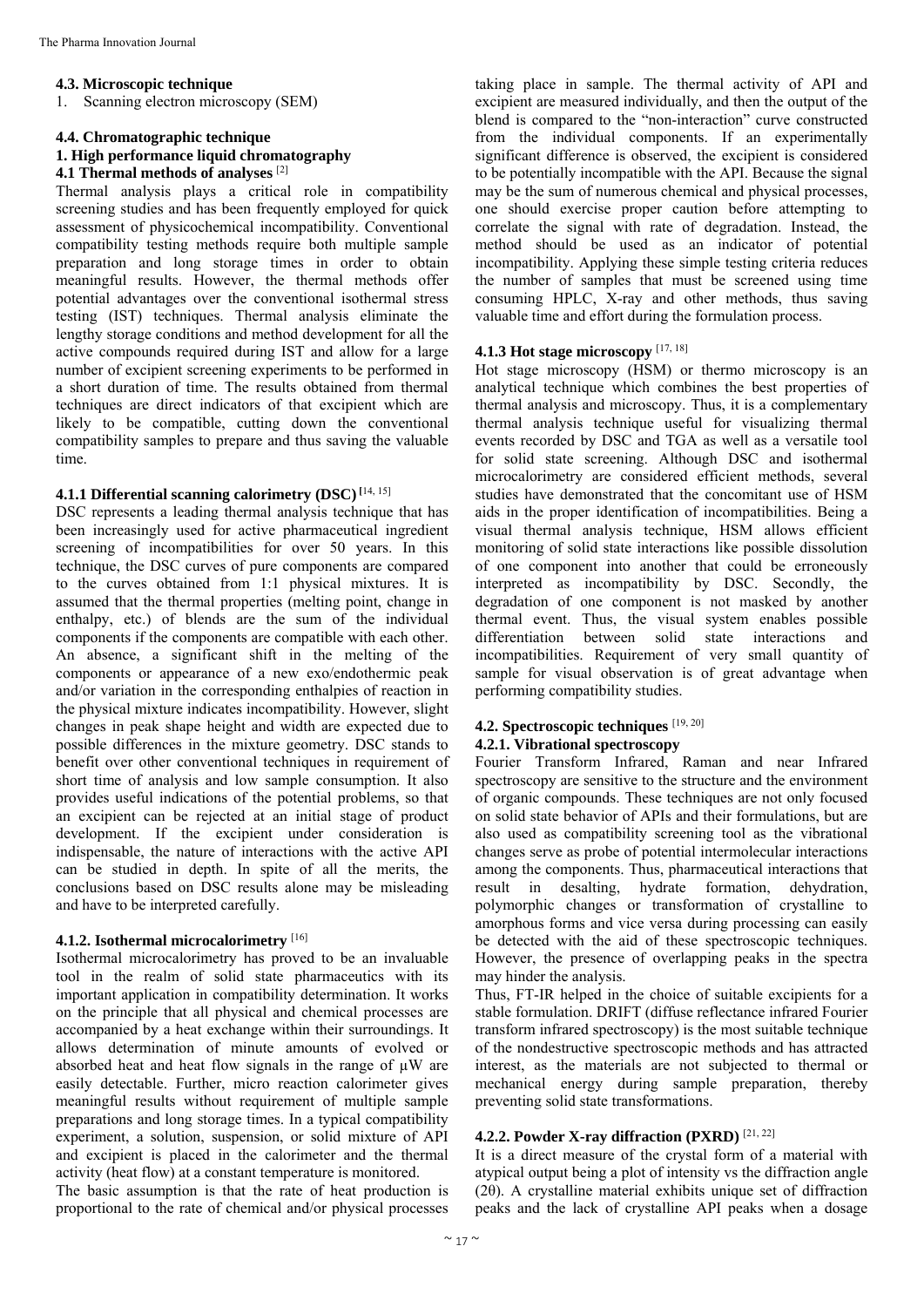form is analyzed could indicate that the material is amorphous or that the loading is too low to detect using the parameters chosen. PXRD analysis is of immense help in case of incompatibilities which occur during processes like compression, wet granulation etc. and bring on change in crystallinity/amorphicity and polymorphic forms of API in the presence of excipients with/without adsorbed moisture.

#### **4.2.3. Solid state nuclear magnetic resonance spectroscopy (ssNMR)** [23, 24]

Solid state NMR has shown immense potential in the qualitative and quantitative analysis of pharmaceutical solids (APIs and drug formulations) throws light on the chemical bonding and composition of drug products, is highly selective and offers limited interference from excipients as compared to other traditional analytical techniques. It has a unique advantage for detecting compatibility in crystalline as well as amorphous components in a mixture. This technique probes the existence of the drug–excipient interactions in the solid state through variations in the chemical shift due to change in the electron density at the interacting carbon atoms. Molecular mobility of water in a drug–excipient system that influences the chemical reactions can also be directly be measured by nuclear magnetic resonance (NMR). Although, it possesses numerous benefits over other spectroscopic techniques, the data acquisition is lengthy and can be complicated in many cases.

It is important to mention that weakly adsorbed water on the excipients like starch, lactose, cellulose plays a significant role in changing the molecular mobility within the system that accelerates the chemical reactions. Nuclear magnetic resonance (NMR) can directly measure the molecular mobility of water and its correlation with the drug stability in a drug– excipient mixture.

#### **4.3. Microscopic technique**

### **4.3.1. Scanning electron microscopy (SEM)** [25]

This technique allows characterization of surface morphology of materials and is useful especially when there are distinctive differences in their crystal habits. It does not give any the chemical structure/thermal behaviour of drug materials and requires sample preparation along with stage condition setup. However, the combination of SEM studies with other thermal and spectroscopic techniques, such as DSC, HSM and FT-IR offers some opportunities for the characterization of incompatibilities of materials.

#### **4.4. Chromatographic technique**

# **4.1. High performance liquid chromatography** [26, 27, 28]

This chromatographic technique is widely employed for compatibility testing by quantitative estimation of drug excipient samples that have been subjected to isothermal stress testing (IST)]. IST involves the storage of drug alone and drug–excipient blends with or without moisture at high temperature for a specific period of time (about 3–4 weeks) to accelerate any drug–excipient interaction. The chemical incompatibility is then evaluated by determination of the drug content in the stored samples. HPLC results that exhibit a percentage loss similar to the drug considered individually indicate no interaction between drug and the excipients and vice versa. Sophisticated analytical techniques like liquid chromatography mass spectrometry/mass spectrometry (LC– MS/MS) have been used to further characterize the incompatibility products. In spite of its optimal applicability,

HPLC technique is time consuming. Thus, preliminary search of incompatibility using thermal techniques should be corroborated with chromatography to finally establish the chemical interactions of the API.

# **5. Predictive softwares (in-silico prediction)** [31, 32]

**5.1. CAMEO (Computer-Assisted Mechanistic Evaluation of Organic reactions):** Historical degradation predictions involved the use of for modeling and predicting organic chemical reactivity, software developed by William L. Jorgensen. This software was discontinued, since predictions often over looked secondary or ternary degradants, and its major downfall was the inability to program the software with new chemistry reactions.

**5.2. DELPHI (Degradation Expert Leading to Pharmaceutical Insight):** It was another historical expert system, capable of predicting reaction products under given conditions. In contrast to CAMEO, DELPHI was specifically designed to predict reactivity and degradation of molecules and preceded beyond a primary reactive degradant to subsequent degradants of degradants. Even though described in the literature, DELPHI is a proprietary software system at Pfizer that has been discontinued due to its inflexibility.

**5.3. Zeneth:** This in silico software released in 2010 is the only commercially available program designed to predict degradation pathways of pharmaceutical compounds. It was developed by Lhasa Ltd. in consortium with a group of pharmaceutical companies and based on the framework of Meteor, a metabolite-prediction software program by Lhasa. Zeneth contains a chemical engine allowing the description and application of degradation transformations, a reasoning engine allowing the description and application of degradant transformation, a reasoning engine allowing assessment of transformation likelihoods and graphical interface allowing entry of query structures and display of prediction results. Zeneth predicts degradation under the influence of reaction conditions and optionally in the presence of other compounds such as excipients.

Two of the main advantages of Zeneth are, total recall and the absence of bias. A further major benefit is the steady accumulation of knowledge about degradation chemistry in an accessible form. Wet or bench chemistry is still needed and the power of prediction can be harnessed to develop focused stress testing protocols and to serve as a tool for the structure elucidation scientist to match predicted degradant structures with high performance LC-MS data.

#### **6. Summary**

Drug-excipient interactions/incompatibilities are major concerns in formulation development. Selection of the proper excipient during preformulation studies is of prime importance. Many stability problems encountered during development and post-commercialization can be ascribed to inadequate matching of the ingredients in dosage forms, lack of awareness of the complexities of chemical and physical interactions, or the unheralded presence of a residue in one of the excipients. Many such issues concern low levels of novel entities formed by drug– excipient interactions that pose questions concerning safety or tolerance.

Drug-excipient interactions may take a long time to be manifested in conventional stability testing programmes, and are not always predicted by stress and pre-formulation studies.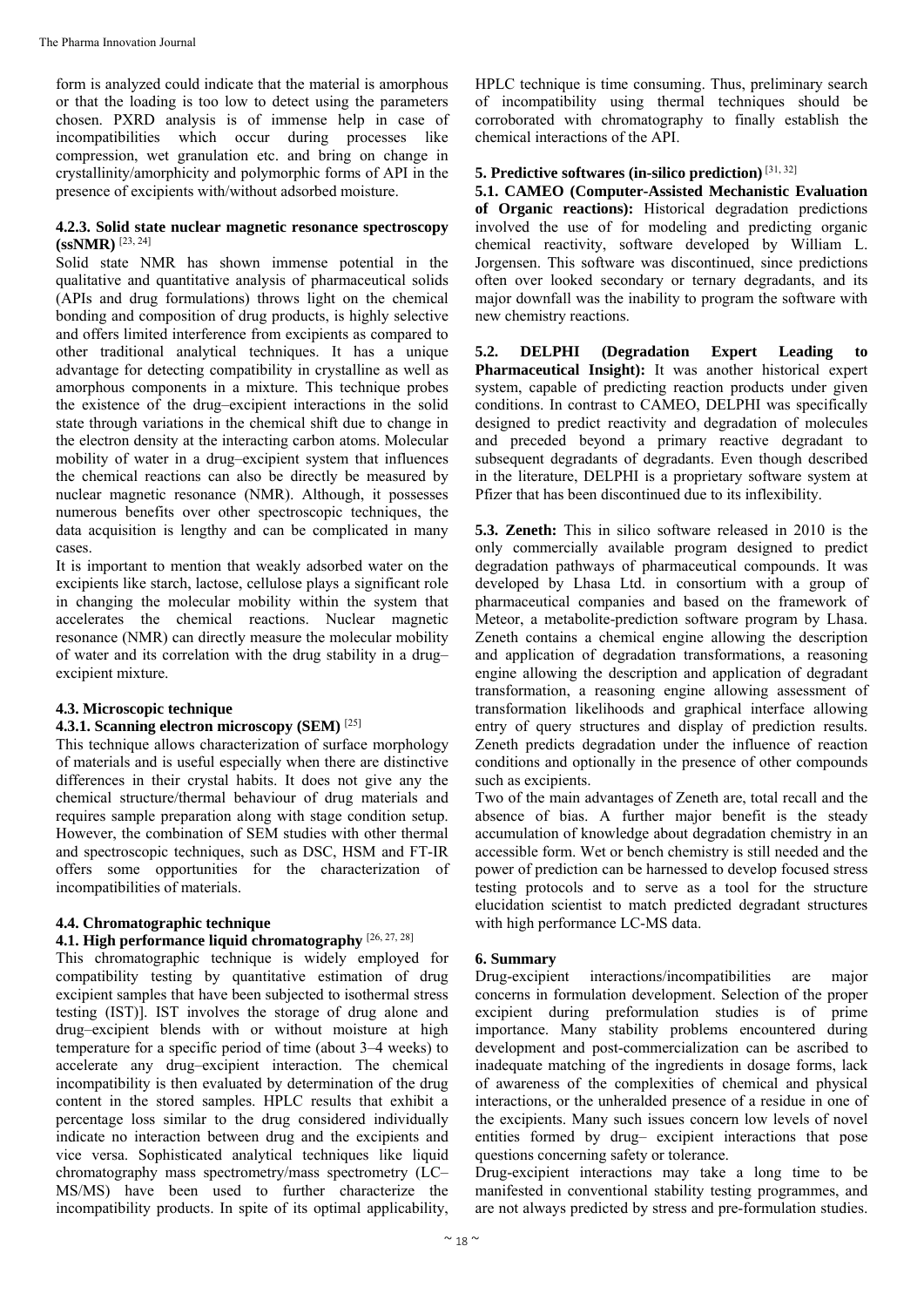They can complicate and compromise a development programme or the viability of a commercial product. It is possible to reduce the probability of such undesirable and costly scenarios by allying knowledge of the propensity of a drug to undergo degradation reactions with awareness of excipient reactivity and of the residues that they may contain.

Thermo analytical and spectroscopic techniques have played a pivotal role in characterization of solid state interactions and early detection of drug–excipient compatibility. The in-depth knowledge and appropriate use of these analytical techniques have brought forth extraction of valuable information concerning the drug–excipient interactions that aid in the selection of appropriate excipients for stable and an efficacious solid dosage form. In Non-thermal method of analysis HPLC and FTIR gives reliable data for structural conformation. SEM and Hot stage microscopy gives limited chemical information. DSC and DTA results are not useful if thermal changes are small, it should be confirmed using another non-thermal method. In summary, knowledge of drug–excipient interactions is a necessary prerequisite to the development of dosage forms that are stable and of good quality.

#### **7. References**

- 1. Chadha R, Bhandari S, Drug–excipient compatibility screening—Role of thermo analytical and spectroscopic techniques. Journal Pharm and Biomedical Analysis 2014; 87:82-97.
- 2. Jinnawar KS, Gupta KR. Drug excipient compatibility study using thermal and non-thermal methods of analysis. Int J Chem tech Applications 2, (2), 23-49.
- 3. Sinko PJ. Physical chemical and Biopharmaceutical principle in the pharmaceutical sciences. Martin's physical pharmacy and pharmaceutical sciences (Lippincott), 5thEdition, 352.
- 4. Pawar A, Gaud RS, Dosageform Design. Modern Dispensing Pharmacy 2004; 02:77-80.
- 5. Beringer P, Gupta PK, Felton L. Stability of pharmaceutical products. Remingon: The Science and practice of Pharmacy 2005; 01:1029-30.
- 6. Bharate SS, Bharate SB, Bajaj AN. Interactions and incompatibilities of pharmaceutical excipients with active pharmaceutical ingredients: a comprehensive review 2010; 1(3):3-26.
- 7. Chaudhari SP, Patil PS. Pharmaceutical Excipients: A review**.** Int journal of advances in pharmacy, biology and chemistry 2012; 1(1):21-34.
- 8. Patel H, Shah V, Upadhyay U. New pharmaceutical excipients in solid dosage forms -A review. Int J pharmacy & life sciences 2011; 2(8):1006-19.
- 9. Kumar BP, Sahu RK, Ramamurthy KV, Rao S, Ramu B. A review on mechanism, importance and methods of compatibility testing in the formulation of dosage forms. Journal of Chemical and Pharmaceutical sciences 2011; 4(4):141-151.
- 10. Nishath F, Tirunagari M, Husna KQ, Nandagopa A, Rao JV. Drug-excipient interaction and its importance in dosage form development. J Applied Pharma Sci 2011; 1(06):66-71.
- 11. Crowely P, Martini LG. Drug excipient interactions. Pharmaceutical technology. March 2001, 0582.
- 12. Airaksinen S *et al.* Excipient selection can significantly affect solid state phase transformation in formulation during wet granulation. APPS pharm sci tech 2005; 6(2):E311-E322.
- 13. Diirig T, Fassihi AR. Identification of stabilizing an destabilizing effects of excipient-drug interactions in solid dosage form design. Int J Pharmaceutics 1993; 97:161- 170.
- 14. McDaid FM, Barker SA, Fitzpatrick S, Petts CR, Craig DQM. Further investigations into the use of high sensitivity differential scanning calorimetry as a means of predicting drug–excipient interactions. Int J Pharmaceutics 2003; 252:235-40.
- 15. Balestrieri F, Magri AD, Magri AL, Marini D, Sacchini A. Application of differential scanning calorimetry to the study of drug-excipient compatibility. Thermochimica acta 1996; 285:337-45.
- 16. Schmitt EA, Peck K, Sun Y, Geoffroy JM. Rapid, practical and predictive excipient compatibility screening using isothermal microcalorimetry. Thermochimica acta 2001; 380:175-83.
- 17. Chadha R, Arora P, Bhandari S, Bala M. Thermomicroscopy and its pharmaceuticals applications. Current Microscopy Contributions to Advances in Science and Technology, 2012, 1017-23.
- 18. Harding L, Qi S, Hill G, Reading M, Craig DQM. The development of microthermal analysis and photo thermal micro spectroscopy as novel approaches to drug–excipient compatibility studies. Int J Pharm 2008; 354:149-57.
- 19. Mutalik S *et al.* Preparation, *in vitro*, Preclinical and Clinical Evaluations of Once Daily Sustained Release Tablets of Aceclofenac. Arch Pharm Res 2007; 30:222- 34.
- 20. Blanco M, Alcala M, Gonz´alez JM, Torras E. Near infrared spectroscopy in the study of polymorphic transformations. Analytica Chimica Acta 2006; 567:262- 68.
- 21. Stephenson GA, Forbes RA, Reutzel-Edens SM. Characterization of the solid state: quantitative issue. Advanced Drug Delivery Reviews 2001; 48:67-90.
- 22. Newman AW, Byrn SR. Solid-state analysis of the active pharmaceutical ingredient in drug products. Research focus 2003; 03:1359-46.
- 23. Tishmack PA, Bugay DE, Byrn SR. Solid-State Nuclear Magnetic Resonance Spectroscopy-Pharmaceutical Applications. J Pharm Sci 2003; 92:441-74.
- 24. Saidon PJ *et al.* Solid state nuclear magnetic resonance spectra of dosage form. Pharma Research 1993; 10:197- 03.
- 25. Mura P, Faucci MT, Manderioli A, Bramanti G, Ceccarelli L. Compatibility study between ibuproxam and pharmaceutical excipients using differential scanning calorimetry, hot-stage microscopy and scanning electron microscopy. J Pharm and Biomedical Analysis 1998; 18:151-63.
- 26. Karin LA, Trine GL, Birgitte W, Holma R. Solid state compatibility studies with tablet excipients using non thermal methods. J Pharm and Biomedical Analysis 2011; 55:424-28.
- 27. Serajuddin AM *et al.* Selection of Solid Dosage Form Composition through Drug-Excipient Compatibility Testing**.** J Pharm Sci 1999; 88:696-03.
- 28. Kumara V, Shah RP, Malik S, Singha S. Compatibility of atenolol with excipients: LC–MS/TOF characterization of degradation/interaction products, and mechanisms of their formation. Journal of Pharmaceutical and Biomedical Analysis 2009; 49:880-88.
- 29. Bohanec S *et al.* Using Different Experimental Designs in